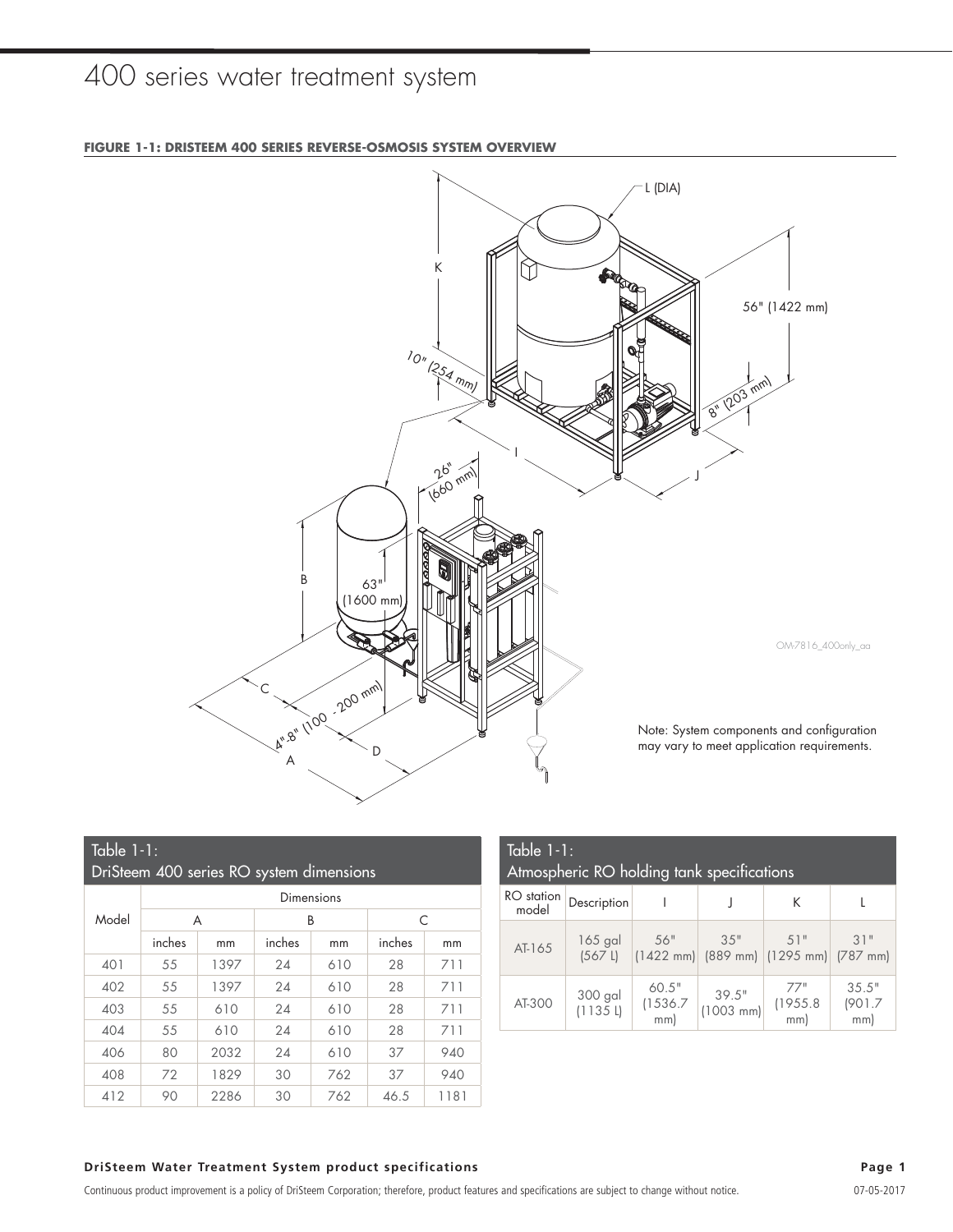# System dimensions



### **FIGURE 2-1: DRISTEEM 400 SERIES REVERSE-OSMOSIS SYSTEM CLEARANCES**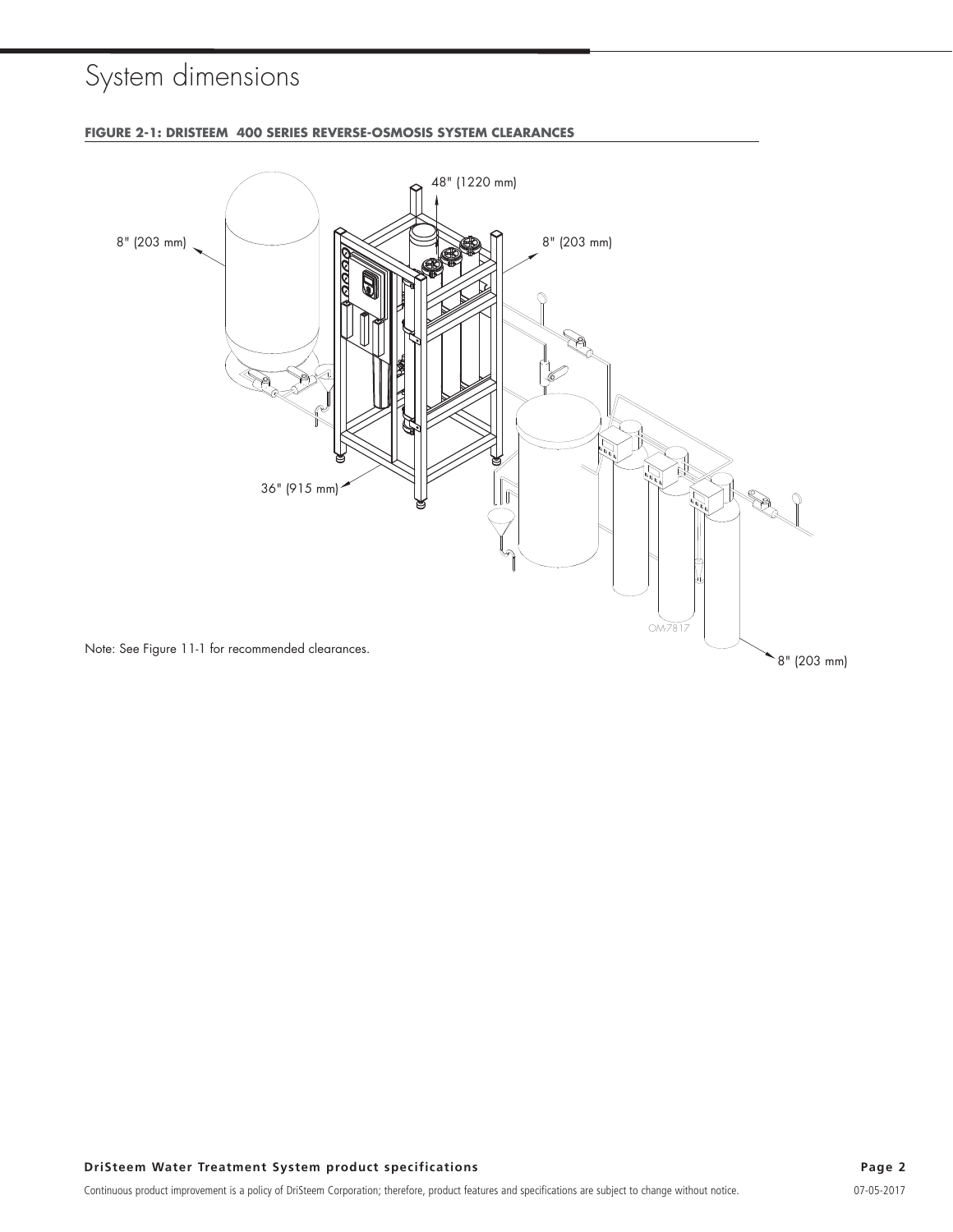### Components overview

#### **REVERSE OSMOSIS STATION**

The reverse-osmosis (RO) station is floor-mounted and removes approximately 98% of total dissolved solids.

| Table $3-1$ :<br>400 series RO station specifications                                  |                                                  |                                                          |                                       |                                                               |                                                          |                                      |                                                               |  |  |  |  |
|----------------------------------------------------------------------------------------|--------------------------------------------------|----------------------------------------------------------|---------------------------------------|---------------------------------------------------------------|----------------------------------------------------------|--------------------------------------|---------------------------------------------------------------|--|--|--|--|
| Model                                                                                  | 401                                              | 402                                                      | 403                                   | 404                                                           | 406                                                      | 408                                  | 412                                                           |  |  |  |  |
| Permeate flow rate,<br>lbs/hr (kg/hr) or<br>GPD (LPD)<br>50 °F (10 °C)<br>(see Note 4) | 490 (220)<br>1,420 (5,400)                       | 820 (370)                                                | 1,430 (650)                           | 1,790 (810)<br>2,380 (9,010) 4,120 (15,620) 5,150 (19,520)    | 2,750 (1,250)<br>7,930 (30,040)                          | 3,585 (1,630)<br>10,310 (39,050)     | 5,240 (2,380)<br>15,070 (57,070)                              |  |  |  |  |
| Permeate flow rate,<br>lbs/hr (kg/hr) or<br>GPD (LPD)<br>77 °F (25 °C)<br>(see Note 4) | 620 (280)<br>1,800 (6,810)                       | 1,040 (470)                                              | 1,800 (821)                           | 2,250 (1,020)<br>$(3,000(11350)[2,880(10,900)[6,500(24,600)]$ | 3,475 (1,580)<br>10,000 (37,850)                         | 4,510 (2,050)<br>13,000 (49,200)     | $6,600$ $(3,000)$<br>19,000 (71,910)                          |  |  |  |  |
| System voltage/phase,<br>Amp draw with RO<br>components<br>(see Note 1)                | 480/3, 2.5<br>220-240<br>/1, 10.0<br>120/1, 19.2 | 480/3, 2.5<br>$220-240/1,$<br>10.0<br>120/1, 19.2        | 480/3, 6.0<br>$208 - 240/1$ ,<br>15.4 | 480/3, 6.0<br>208-240/1,<br>15.4                              | 480/3, 6.0                                               | 480/3, 6.0                           | 480/3, 6.0<br>208-240/1, 15.4 208-240/1, 15.4 208-240/1, 15.4 |  |  |  |  |
| Fuse size with RO<br>components<br>(see Note 2)                                        | 480/3, 15<br>220/1, 15<br>120/1, 25              | 480/3, 15<br>220/1, 15<br>120/1, 25                      | 480/3, 15<br>220/1, 20                | 480/3, 15<br>220/1, 20                                        | 480/3, 15<br>220/1, 20                                   | 480/3, 15<br>220/1, 20               | 480/3, 15<br>220/1, 20                                        |  |  |  |  |
| Dimensions (W/D/H),<br>inches (mm)                                                     | 28/26/63                                         | 28/26/63<br>(711/660/1600) (711/660/1600) (711/660/1600) | 28/26/63                              | 28/26/63                                                      | 37/26/63<br>(711/660/1600) (940/660/1600) (940/660/1600) | 37/26/63                             | 461/2/26/63<br>(1181/660/1600)                                |  |  |  |  |
| Shipping weight, lbs (kg)                                                              | 440 (200)                                        | 470 (213)                                                | 510 (231)                             | 540 (245)                                                     | 645 (293)                                                | 705 (320)                            | 870 (395)                                                     |  |  |  |  |
| Supply water<br>connection dia., inches<br>(see Note 3)                                | $\frac{3}{4}$ " hose barb                        | $3/4$ " hose barb                                        | $\frac{3}{4}$ " hose barb             | $\frac{3}{4}$ " hose barb                                     | $\frac{3}{4}$ " hose barb                                | 3/4" hose barb                       | 3/4" hose barb                                                |  |  |  |  |
| RO system permeate<br>water outlet connection<br>dia., inches                          | $3/4$ " hose barb                                | $3/4$ " hose barb                                        | 3/4" hose barb                        | 3/4" hose barb                                                | $3/4$ " hose barb                                        | 3/4" hose barb                       | 3/4" hose barb                                                |  |  |  |  |
| Connection to<br>pressurized RO storage<br>tank dia., inches                           | $\mathbf{1}$                                     | $\overline{\phantom{a}}$                                 | $\mathbf{1}$                          | $\overline{\phantom{a}}$                                      | $\mathbf{1}$                                             | $\mathbf{1}$                         | $\mathbf{1}$                                                  |  |  |  |  |
| Common drain outlet<br>connection dia., inches                                         | 1" hose barb                                     | 1" hose barb                                             | 1" hose barb                          | 1" hose barb                                                  | 1" hose barb                                             | 1" hose barb                         | 1" hose barb                                                  |  |  |  |  |
| 5-micron RO prefilter<br>diameter x height,<br>inches (mm)                             | $2.5 \times 20$<br>$(64 \times 508)$             | $2.5 \times 20$<br>$(64 \times 508)$                     | $2.5 \times 20$<br>$(64 \times 508)$  | $2.5 \times 20$<br>$(64 \times 508)$                          | $4 \times 20$<br>$(102 \times 508)$                      | $4 \times 20$<br>$(102 \times 508)$  | $4 \times 20$<br>$(102 \times 508)$                           |  |  |  |  |
| RO pump motor power,<br>$hp$ (kW)                                                      | 1<br>(0.75)                                      | 1<br>(0.75)                                              | 3<br>(2.2)                            | 3<br>(2.2)                                                    | 3<br>(2.2)                                               | 3<br>(2.2)                           | 3<br>(2.2)                                                    |  |  |  |  |
| Qty. of RO membranes                                                                   | 1                                                | $\overline{2}$                                           | 3                                     | $\overline{4}$                                                | 6                                                        | 8                                    | 12                                                            |  |  |  |  |
| RO membrane<br>diameter x height,<br>inches (mm)                                       | $4 \times 40$<br>$(102 \times 1016)$             | $4 \times 40$<br>$(102 \times 1016)$                     | $4 \times 40$<br>$(102 \times 1016)$  | $4 \times 40$<br>$(102 \times 1016)$                          | $4 \times 40$<br>$(102 \times 1016)$                     | $4 \times 40$<br>$(102 \times 1016)$ | $4 \times 40$<br>$(102 \times 1016)$                          |  |  |  |  |

Notes:

1. 220V/1-phase systems can also operate on 208V/1-phase and 240V/1-phase power.

2. Wiring and branch circuit protection (Type RK1, J, or T fusing) to be provided by installer in accordance with NEC requirements.

3. 40 psi (280 kPa) minimum supply water pressure.

4. Extra low energy membranes.

#### **DriSteem Water Treatment System product specifications Page 3**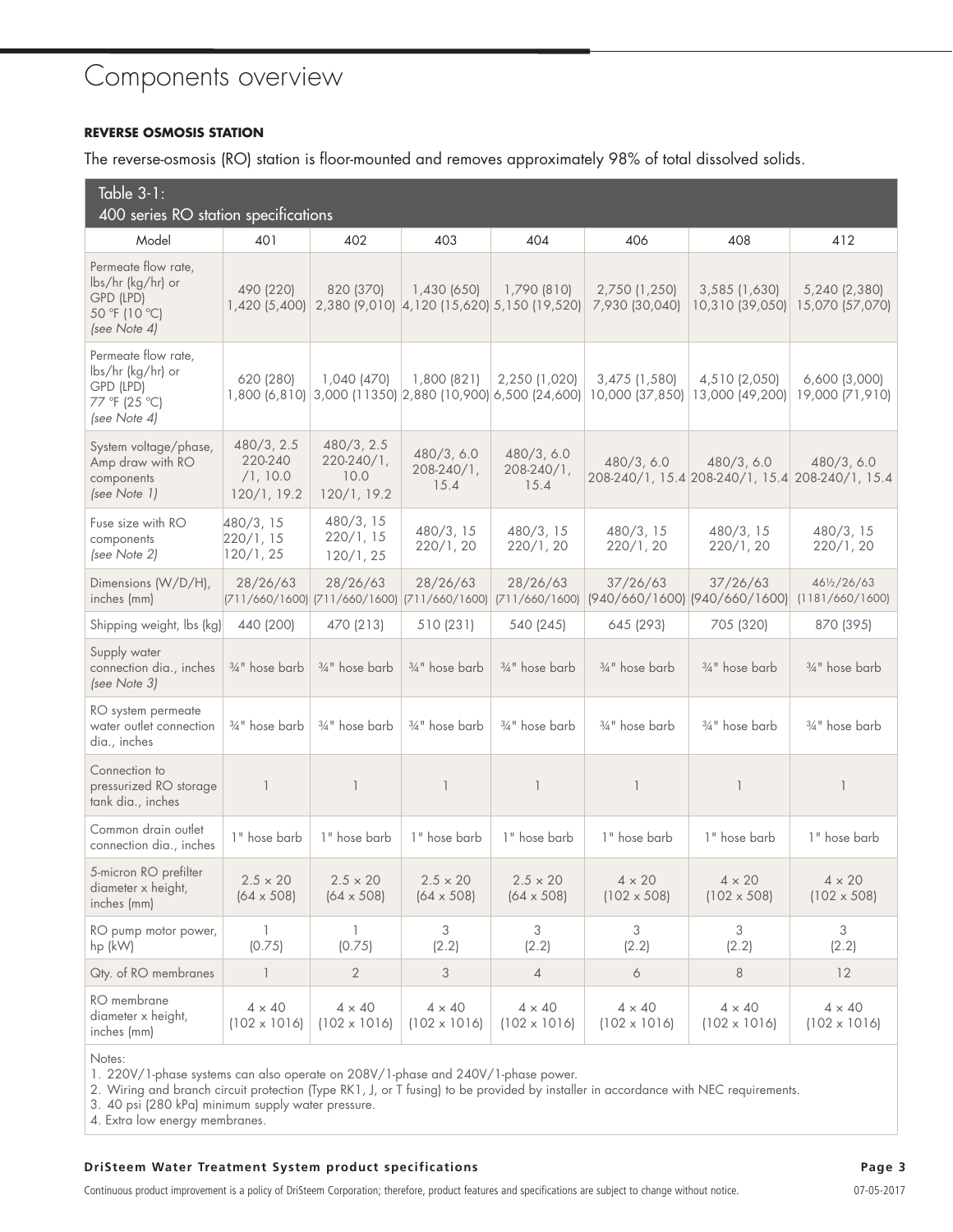### System operation temperature

DriSteem rates reverse-osmosis systems at 50°F (10°C). This is lower than the industry standard of 77°F (25°C).

To find the membrane permeate rate at a different temperature, follow these steps:

- 1. Find the temperature correction factor (TCF) from the below table.
- 2. Divide the rated permeate flow by the temperature correction factor.

The result is the permeate flow at the desired temperature.

| <u>Table 4-1:</u>      |                        |                   |  |             |                        |                   |  |              |                        |                   |  |
|------------------------|------------------------|-------------------|--|-------------|------------------------|-------------------|--|--------------|------------------------|-------------------|--|
|                        | Optional permeate rate |                   |  |             |                        |                   |  |              |                        |                   |  |
| Feed water temperature |                        | TCF for thin film |  |             | Feed water temperature |                   |  |              | Feed water temperature | TCF for thin film |  |
| $^{\circ}C$            | $\circ$ F              |                   |  | $^{\circ}C$ | $\circ$ F              | TCF for thin film |  | $^{\circ}$ C | $\circ$ F              |                   |  |
|                        | 33.8                   | 3.64              |  | 18          | 64.4                   | 1.29              |  | 35           | 95.0                   | 0.73              |  |
| $\overline{2}$         | 35.6                   | 3.23              |  | 19          | 66.2                   | 1.24              |  | 36           | 96.8                   | 0.71              |  |
| 3                      | 37.4                   | 3.03              |  | 20          | 68.0                   | 1.19              |  | 37           | 98.4                   | 0.69              |  |
| $\overline{4}$         | 39.2                   | 2.78              |  | 21          | 69.8                   | 1.15              |  | 38           | 100.4                  | 0.67              |  |
| 5                      | 41.0                   | 2.58              |  | 22          | 71.6                   | 1.11              |  | 39           | 102.2                  | 0.65              |  |
| 6                      | 42.8                   | 2.38              |  | 23          | 73.4                   | 1.08              |  | 40           | 104.0                  | 0.63              |  |
| 7                      | 44.6                   | 2.22              |  | 24          | 75.2                   | 1.04              |  | 41           | 105.8                  | 0.61              |  |
| 8                      | 46.4                   | 2.11              |  | 25          | 77.0                   | 1.00              |  | 42           | 107.6                  | 0.60              |  |
| 9                      | 48.2                   | 2.00              |  | 26          | 78.8                   | 0.97              |  | 43           | 109.4                  | 0.58              |  |
| 10                     | 50.0                   | 1.89              |  | 27          | 80.6                   | 0.94              |  | 44           | 111.2                  | 0.56              |  |
| 11                     | 51.8                   | 1.78              |  | 28          | 82.4                   | 0.91              |  | 45           | 113.0                  | 0.54              |  |
| 12                     | 53.6                   | 1.68              |  | 29          | 84.2                   | 0.88              |  | 46           | 114.8                  | 0.53              |  |
| 13                     | 55.4                   | 1.61              |  | 30          | 86.0                   | 0.85              |  | 47           | 116.6                  | 0.51              |  |
| 14                     | 57.2                   | 1.54              |  | 31          | 87.8                   | 0.83              |  | 48           | 118.4                  | 0.49              |  |
| 15                     | 59.0                   | 1.47              |  | 32          | 89.6                   | 0.80              |  | 49           | 120.2                  | 0.47              |  |
| 16                     | 60.8                   | 1.39              |  | 33          | 91.4                   | 0.77              |  | 50           | 122.0                  | 0.46              |  |
| 17                     | 62.6                   | 1.34              |  | 34          | 93.2                   | 0.75              |  |              |                        |                   |  |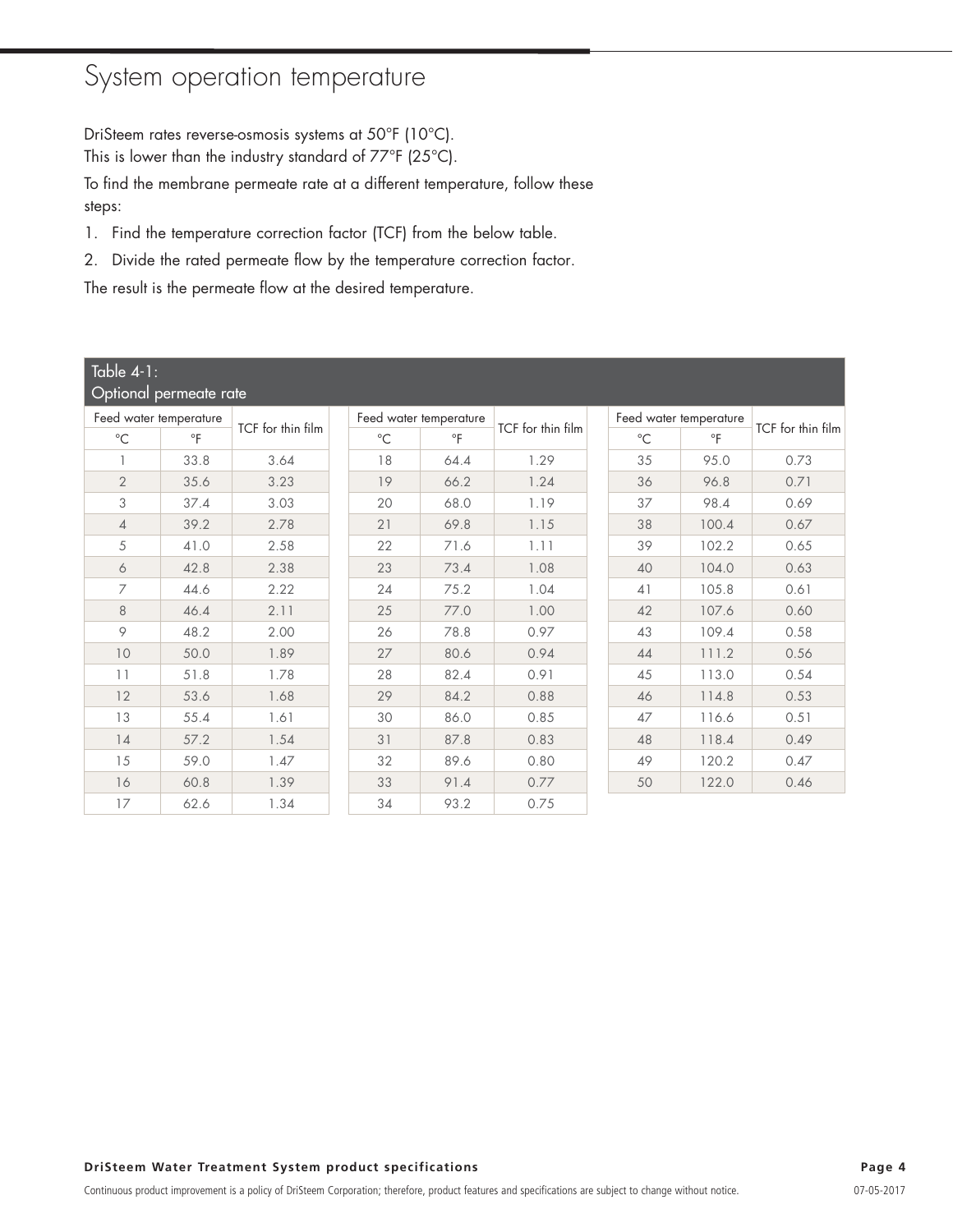### Components overview

#### **PRESSURIZED RO HOLDING TANK**

The pressurized RO holding tank holds RO water in reserve to be available for high-pressure pumping when there is a demand.

**FIGURE 5-1: PRESSURIZED RO HOLDING TANK**



## Table  $5-1$ :

| Pressurized RO holding tank specifications |                         |                             |                              |                                 |                                 |                |  |  |  |
|--------------------------------------------|-------------------------|-----------------------------|------------------------------|---------------------------------|---------------------------------|----------------|--|--|--|
| Model                                      | RO station model        | <b>Dimensions</b>           |                              | Weight                          |                                 |                |  |  |  |
|                                            |                         | <b>Diameter</b>             | Height                       | Empty                           | Full                            | Connections    |  |  |  |
| 401<br>402<br>403<br>404                   | 80 gal<br>(303 L)       | 24"<br>$(610 \, \text{mm})$ | 55.5"<br>$(1410 \text{ mm})$ | 58 lbs<br>$(26$ kg)             | $295$ lbs<br>$(134 \text{ kg})$ | 11/4" male NPT |  |  |  |
| 406                                        | 120 gal<br>$(454 \, L)$ | 24"<br>$(610 \, \text{mm})$ | 66<br>$(1676$ mm)            | 335 lbs<br>(152 kg)             | 1235 lbs<br>(560 kg)            | 2" female NPT  |  |  |  |
| 408                                        | 158 gal<br>(598 L)      | 30"<br>$(762 \, \text{mm})$ | 58<br>$(1473$ mm)            | 435 lbs<br>(197 kg)             | 1620 lbs<br>$(735 \text{ kg})$  | 2" female NPT  |  |  |  |
| 412                                        | $211$ gal<br>(799 L)    | 30"<br>$(762 \, mm)$        | 76<br>$(1930$ mm)            | $515$ lbs<br>$(234 \text{ kg})$ | 2100 lbs<br>(953 kg)            | 2" female NPT  |  |  |  |

Notes:

• There is a possibility that the tank becomes much heavier if the air balloon is emptied or if precharge is different than 28 psi (195 kPa).

• Listed water volumes and weights are at an operating pressure of 30 to 50 psi (210 to 345 kPa) with a precharge of 28 psi (195 kPa).

mc\_032213\_1045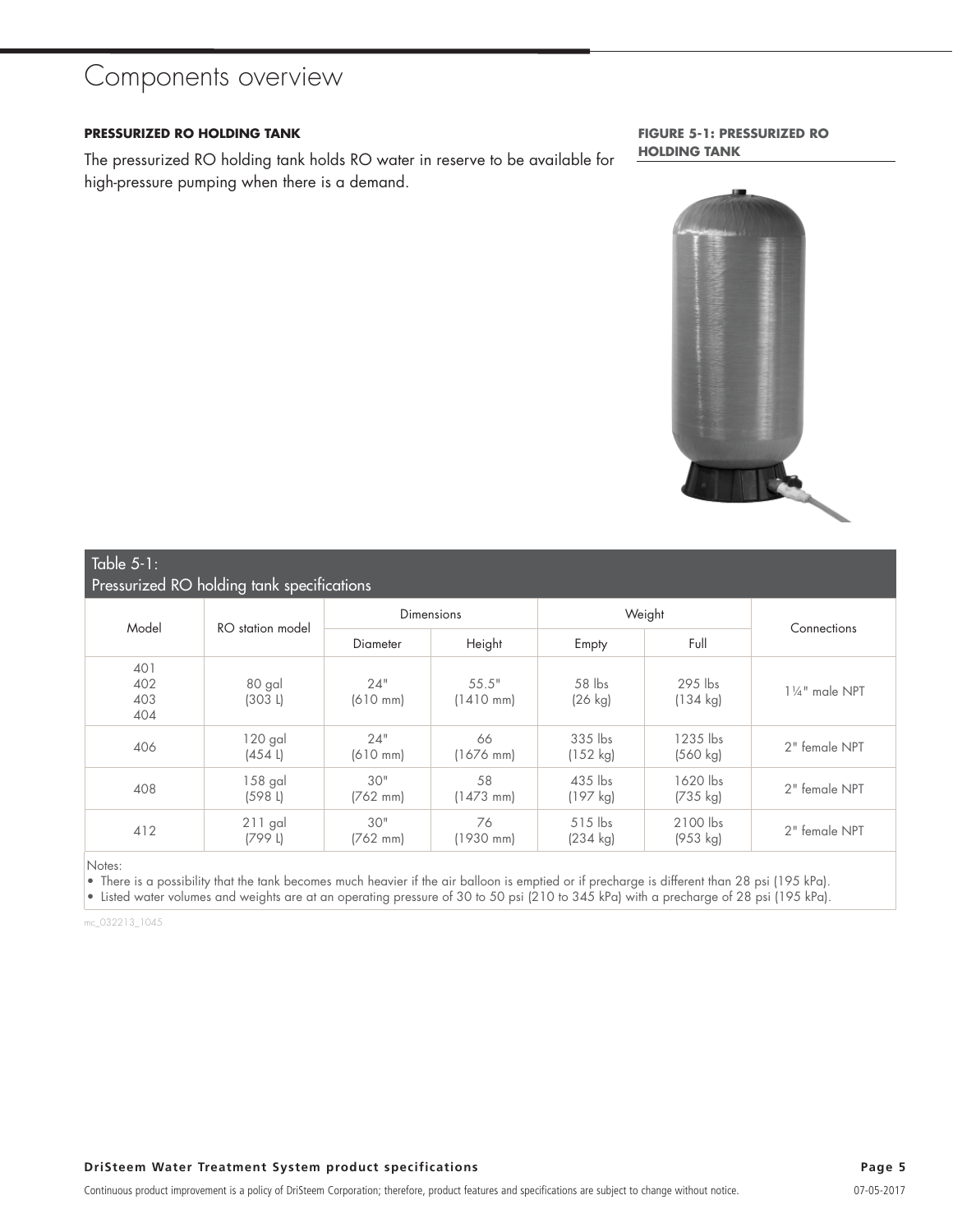### Components overview

#### **ATMOSPHERIC RO HOLDING TANK**

The atmospheric RO hold tank holds a large amount of RO water for large jobs or when additional runtime needs to be guaranteed. System includes a recirculation/booster pump and an UV sterilization system to ensure water purity and supply 30-50 psi (207-345 kPa) water to downstream equipment. **FIGURE 6-1: ATMOSPHERIC RO HOLDING TANK**



| Table $6-1$ :<br>Atmospheric RO holding tank specifications |                         |                            |                      |                            |                               |                                  |                                     |                |  |  |
|-------------------------------------------------------------|-------------------------|----------------------------|----------------------|----------------------------|-------------------------------|----------------------------------|-------------------------------------|----------------|--|--|
| RO station                                                  | Description             | A                          | B                    | C                          | D                             | Weight                           | Connections                         |                |  |  |
| model                                                       |                         |                            |                      |                            |                               | Shipping                         | Operating                           |                |  |  |
| AT-165                                                      | 165 gal<br>$(567 \; L)$ | 56"<br>$(1422 \text{ mm})$ | 35"<br>$(889$ mm)    | 51"<br>$(1295 \text{ mm})$ | 31"<br>$(787$ mm)             | 320 lbs<br>$(145.15 \text{ kg})$ | $1695$ lbs<br>$(768.84 \text{ kg})$ | 1" (25 mm) PVC |  |  |
| AT-300                                                      | 300 gal<br>(1135L)      | 60.5"<br>$(1536.7$ mm)     | 39.5"<br>$(1003$ mm) | 77"<br>$(1955.8$ mm)       | 35.5"<br>$(901.7 \text{ mm})$ | 360 lbs<br>$(163.3 \text{ kg})$  | 2860 lbs<br>(1297.27 kg)            | 1" (25 mm) PVC |  |  |

mc\_032213\_1045

#### **DriSteem Water Treatment System product specifications Page 6**